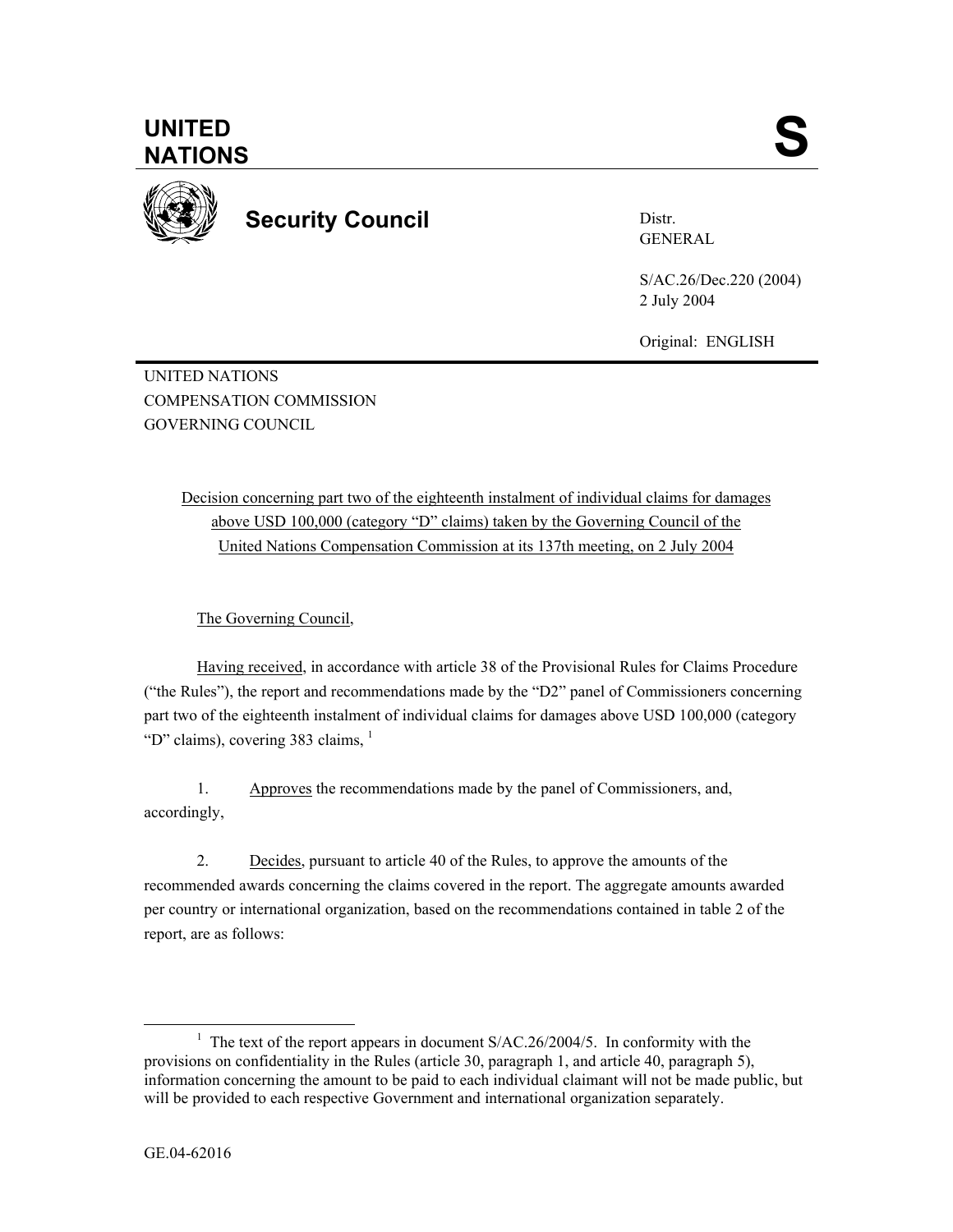## Page 2

| Country or international<br>organization | Number of<br>claims<br>recommended<br>for payment | Number of<br>claims not<br>recommended<br>for payment | Amount of<br>compensation<br>claimed (USD) | Amount of<br>compensation<br>recommended<br>(USD) |
|------------------------------------------|---------------------------------------------------|-------------------------------------------------------|--------------------------------------------|---------------------------------------------------|
| Algeria                                  |                                                   | 1                                                     | 517,301.02                                 | nil                                               |
| Argentina                                | $\mathbf{1}$                                      |                                                       | 555,873.00                                 | 148,555.62                                        |
| Bahrain                                  |                                                   | $\overline{c}$                                        | 5,997,440.00                               | nil                                               |
| Canada                                   | $\boldsymbol{7}$                                  | $\overline{2}$                                        | 4,375,940.66                               | 805,685.77                                        |
| Cyprus                                   | $\qquad \qquad \blacksquare$                      | $\mathbf{1}$                                          | 5,222,000.00                               | nil                                               |
| Denmark                                  | 1                                                 |                                                       | 87,044.98                                  | 13,829.47                                         |
| Egypt                                    | 8                                                 | 1                                                     | 42,137,666.62                              | 2,381,964.58                                      |
| France                                   | $\mathbf{1}$                                      | $\mathbf{1}$                                          | 1,176,840.90                               | 56,085.46                                         |
| Germany                                  | 1                                                 |                                                       | 682,803.71                                 | 10,600.00                                         |
| Greece                                   | 1                                                 | $\mathbf{1}$                                          | 971,583.47                                 | 47,299.88                                         |
| India                                    | $\overline{7}$                                    | 3                                                     | 12,523,464.06                              | 3,239,303.85                                      |
| Japan                                    | 1                                                 |                                                       | 326,025.95                                 | 66,232.84                                         |
| Jordan                                   | 104                                               | 18                                                    | 141,872,842.78                             | 21,914,073.85                                     |
| Kuwait                                   | 125                                               | 30                                                    | 166,860,132.88                             | 83,921,501.49                                     |
| Lebanon                                  | $\overline{2}$                                    | $\mathbf{1}$                                          | 1,393,359.28                               | 545,671.48                                        |
| Pakistan                                 | 8                                                 | $\mathbf{1}$                                          | 3,638,434.27                               | 358,711.40                                        |
| Saudi Arabia                             | $\overline{2}$                                    | $\overline{2}$                                        | 1,229,175.44                               | 81,376.28                                         |
| Somalia                                  | 1                                                 |                                                       | 184,221.45                                 | 123,796.82                                        |
| Sudan                                    | $\overline{2}$                                    |                                                       | 3,832,114.57                               | 108,096.23                                        |
| Syrian Arab Republic                     | $\mathfrak{Z}$                                    |                                                       | 1,658,778.13                               | 1,049,310.69                                      |
| Tunisia                                  | $\mathbf{1}$                                      |                                                       | 6,404,375.00                               | 227,975.30                                        |
| United Kingdom                           | $\,$ $\,$                                         | 3                                                     | 5,180,231.51                               | 1,255,163.53                                      |
| <b>United States</b>                     | $\,$ 8 $\,$                                       | $\overline{2}$                                        | 9,177,311.07                               | 2,747,393.77                                      |
| Yemen                                    | $\,$ 8 $\,$                                       | $\mathbf{1}$                                          | 12,311,683.50                              | 5,083,057.03                                      |
| <b>UNDP Kuwait</b>                       | $\mathbf{1}$                                      |                                                       | 207,311.42                                 | 86,837.11                                         |
| <b>UNDP United Arab Emirates</b>         | 1                                                 |                                                       | 4,440,170.00                               | 2,790,246.86                                      |